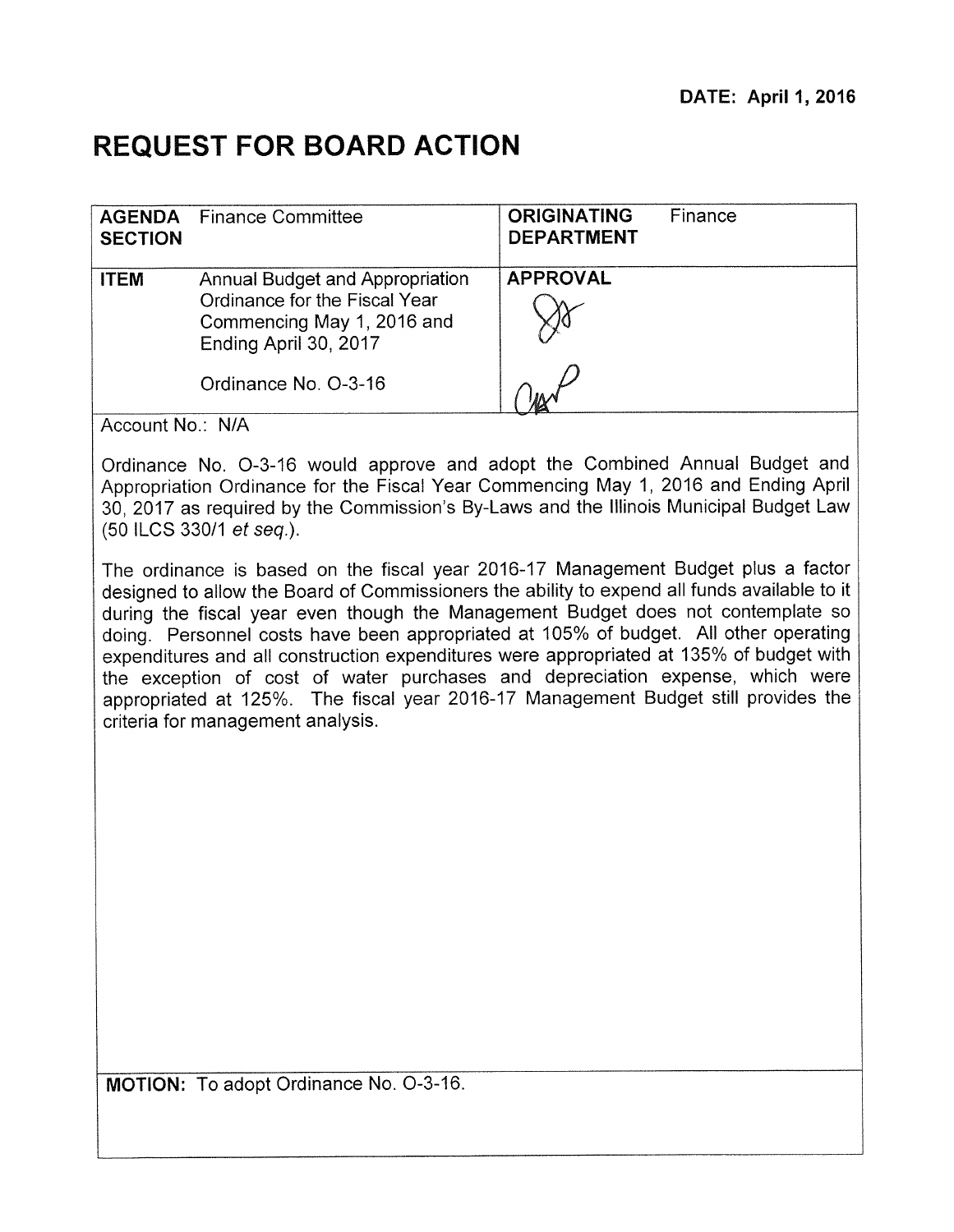#### DUPAGE WATER COMMISSION

### ORDINANCE NO. 0-3-16

# ANNUAL BUDGET AND APPROPRIATION ORDINANCE FOR THE FISCAL YEAR COMMENCING MAY 1, 2016 AND ENDING APRIL 30, 2017

BE IT ORDAINED by the Board of Commissioners of the DuPage Water Commission, Counties of DuPage, Cook and Will, Illinois, as follows:

SECTION ONE: That the following sums are authorized by law and the same are hereby appropriated for the Water Fund, the Revenue Bond Construction Fund, the Corporate Fund and the Arbitrage Rebate Fund of the DuPage Water Commission, for the objects and purposes hereinafter specified during the fiscal year commencing May 1, 2016 and ending April 30, 2017 and that the sums of money hereinafter set forth are deemed necessary to defray all necessary expenses and liabilities of the DuPage Water Commission for said period: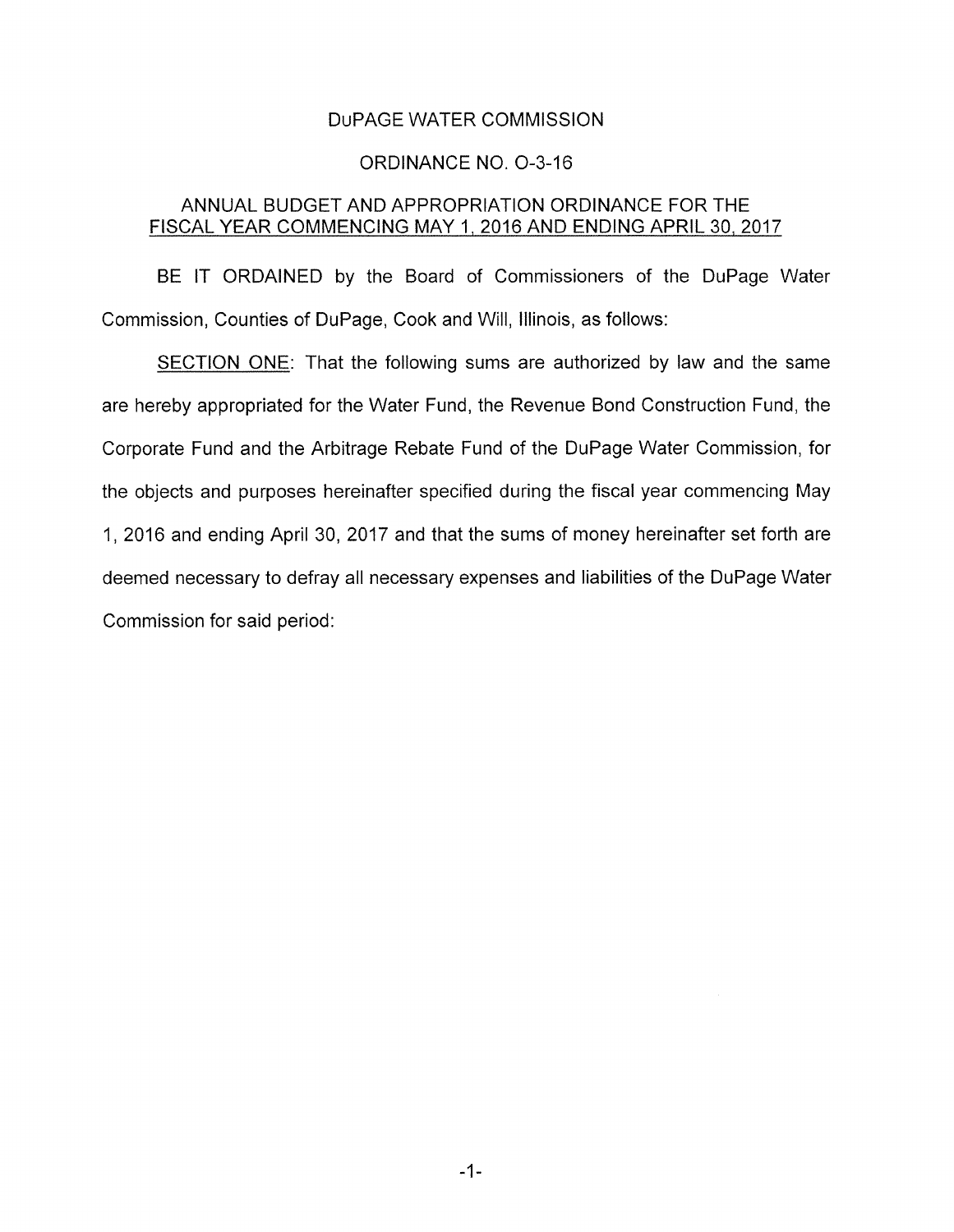| Ordinance No. O-3-16<br><b>DU PAGE WATER COMMISSION</b><br>MAY 1, 2016 TO APRIL 30, 2017 | BUDGET AND APPROPRIATION ORDINANCE                 |                                                         |
|------------------------------------------------------------------------------------------|----------------------------------------------------|---------------------------------------------------------|
| ACCT#                                                                                    | ACCOUNT TITLE                                      | <b>BUDGET/</b><br><b>APPROPRIATION</b><br><b>AMOUNT</b> |
|                                                                                          | WATER FUND RESOURCES                               |                                                         |
| 01-511000                                                                                | OPERATIONS & MAINTENANCE PAYMENTS                  | 120,998,838                                             |
| 01-512000                                                                                | <b>FIXED COST PAYMENTS</b>                         |                                                         |
| 01-513000                                                                                | SUBSEQUENT CUSTOMER RATE DIFFERENTIAL              | 997,649                                                 |
| 01-514000                                                                                | EMERGENCY WATER SERVICE                            | 19,890                                                  |
| 01-530000                                                                                | <b>SALES TAXES</b>                                 | 11,500,000                                              |
| 01-581000                                                                                | <b>INTEREST INCOME FROM INVESTMENTS</b>            | 420,000                                                 |
| 01-590000                                                                                | OTHER INCOME                                       |                                                         |
|                                                                                          | TOTAL WATER FUND REVENUES                          | 133,936,377                                             |
|                                                                                          | <b>WATER FUND EXPENDITURES</b>                     |                                                         |
| 01-234000                                                                                | REVENUE BOND PRINCIPAL PAYMENTS                    | 0                                                       |
| 01-232200                                                                                | CAPITAL LEASE PRINCIPAL PAYMENTS                   | 3,240                                                   |
| 01-60-611000                                                                             | SALARIES OF COMMISSION PERSONNEL                   | 3,184,506                                               |
| 01-60-612000                                                                             | PERSONNEL - PENSION, INSURANCE AND TAXES           | 1,363,211                                               |
| 01-60-613000                                                                             | PERSONNEL - TRAINING, DEVELOPMENT AND TRAVEL       | 83,738                                                  |
| 01-60-619000                                                                             | OTHER PERSONNEL EXPENSES                           | 27,615                                                  |
| 01-60-621000                                                                             | <b>WATER CONSERVATION</b>                          | 27,000                                                  |
| 01-60-623000                                                                             | COST OF INVESTMENT FEES AND BANK CHARGES           | 113,400                                                 |
| 01-60-625000                                                                             | LEGAL SERVICES AND NOTICES                         | 239,625                                                 |
| 01-60-626000                                                                             | <b>AUDIT SERVICES</b>                              | 43,200                                                  |
| 01-60-628000                                                                             | CONSULTING SERVICES                                | 294,300                                                 |
| 01-60-629000                                                                             | CONTRACTUAL SERVICES                               | 491,670                                                 |
| 01-60-640000                                                                             | <b>INSURANCE COVERAGES</b>                         | 890,730                                                 |
| 01-60-651000                                                                             | <b>OCCUPANCY COSTS</b>                             | 289,305                                                 |
| 01-60-652000                                                                             | OFFICE SUPPLIES AND PUBLICATIONS                   | 46,178                                                  |
| 01-60-653000                                                                             | PRINTING AND POSTAGE EXPENSES                      | 20,588                                                  |
| 01-60-654000                                                                             | PROFESSIONAL DUES                                  | 30,483                                                  |
| 01-60-655000                                                                             | COST OF REPAIRS AND MAINT. OF OFFICE EQUIPMENT     | 15,147                                                  |
| 01-60-656000                                                                             | REPAIRS AND MAINTENANCE OF BUILDINGS               | 307,800                                                 |
| 01-60-658000                                                                             | COMPUTER SOFTWARE                                  | 17,955                                                  |
| 01-60-659000                                                                             | SOFTWARE MAINTENANCE                               | 131,011                                                 |
| 01-60-659100                                                                             | OTHER ADMINISTRATIVE EXPENSES                      | 18,765                                                  |
| 01-60-661100                                                                             | COST OF WATER PURCHASES                            | 128,059,110                                             |
| 01-60-661200                                                                             | ELECTRIC UTILITY EXPENSES                          | 2,763,450                                               |
| 01-60-661300                                                                             | PURCHASE OF WATER CHEMICALS                        | 36,045                                                  |
| 01-60-661400                                                                             | COST OF WATER TESTING                              | 33,413                                                  |
| 01-60-662000                                                                             | PUMP STATION OPERATIONS                            | 478,838                                                 |
| 01-60-663000                                                                             | COST OF REPAIRS AND MAINTENANCE OF PIPELINES       | 864,338                                                 |
| 01-60-664000                                                                             | COST OF REPAIRS AND MAINT. OF VEHICLES & EQUIPMENT | 132,300                                                 |
| 01-60-672200                                                                             | REVENUE BOND INTEREST PAYMENTS                     | 56,430                                                  |
| 01-60-672400                                                                             | CAPITAL LEASE INTEREST PAYMENTS                    | 135                                                     |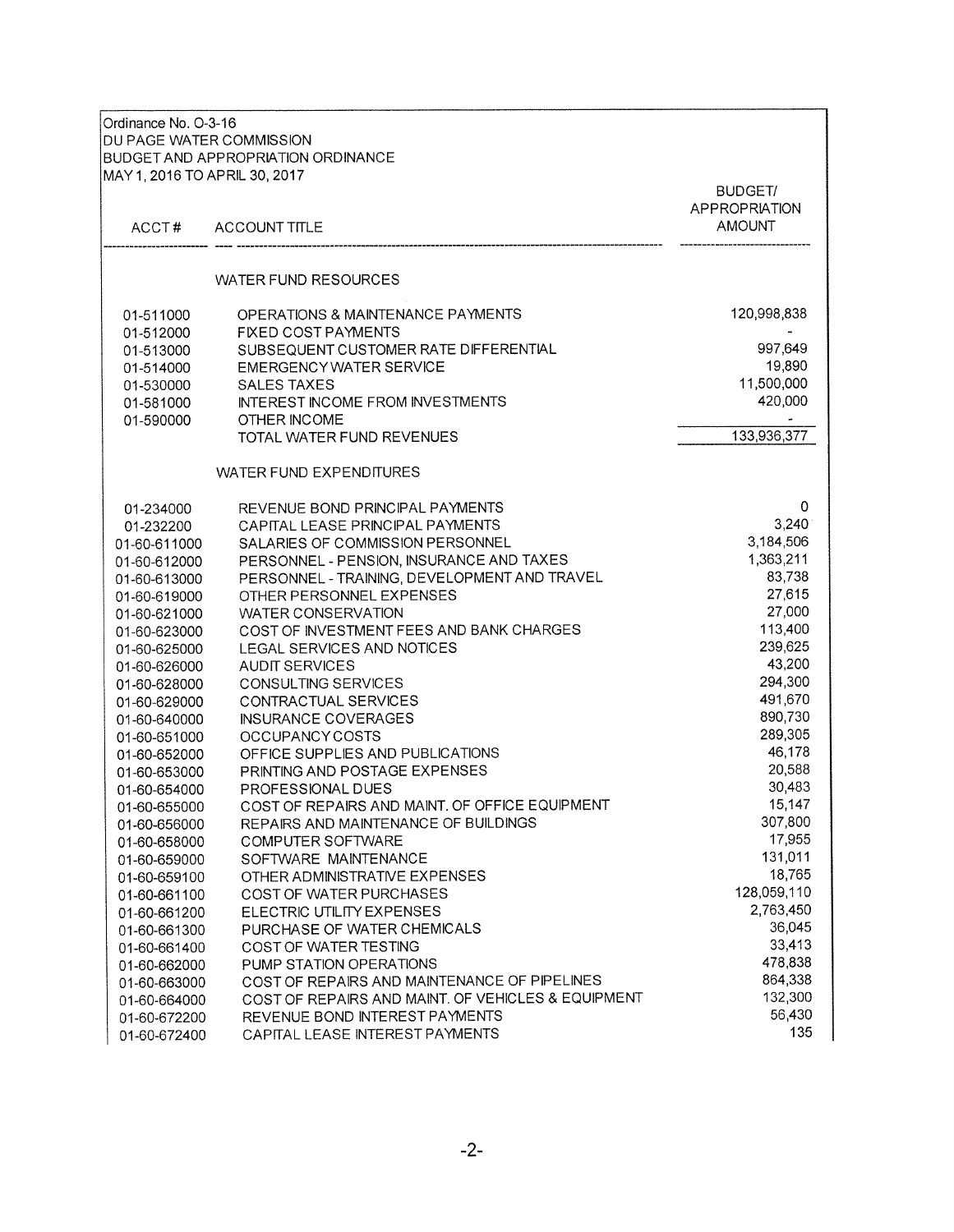| 01-60-680000 | LAND AND RIGHT-OF-WAY ACQUISITION COSTS            | 20.858          |
|--------------|----------------------------------------------------|-----------------|
| 01-60-685000 | COST OF FURNITURE & EQUIPMENT PURCHASES            | 85,050          |
| 01-60-686000 | COST OF MOTOR VEHICLES PURCHASES                   | 41,175          |
| 01-60-690000 | DEPRECIATION EXPENSES                              | 10,570,000      |
| 01-60-700000 | COMMISSION CAPITAL PROJECTS                        | 10,928,250      |
| 01-60-798000 | COST OF CAPITALIZED FIXED ASSETS                   | 0               |
| 01-60-799000 | <b>CONTINGENCY</b>                                 | 88,737,765      |
|              | TOTAL WATER FUND EXPENDITURES                      | 250,446,624     |
|              | WATER FUND REVENUE OVER (UNDER) EXPENDITURES       | (116, 510, 247) |
|              | ESTIMATED AVAILABLE WATER FUND BALANCES 05/01/2015 | 116,510,247     |
|              | AVAILABLE WATER FUND BALANCES 04/30/2015           |                 |
|              | ESTIMATED AVAILABLE WATER FUND BALANCES            | 05/01/16        |
|              | Cash and Cash Equivalents                          | 6,093,292       |
|              | <b>Investments</b>                                 | 119,477,425     |
|              | <b>Accounts Payable</b>                            | (9,060,470)     |
|              | TOTAL ESTIMATED AVAILABLE WATER FUND BALANCES      | 116,510,247     |
|              |                                                    |                 |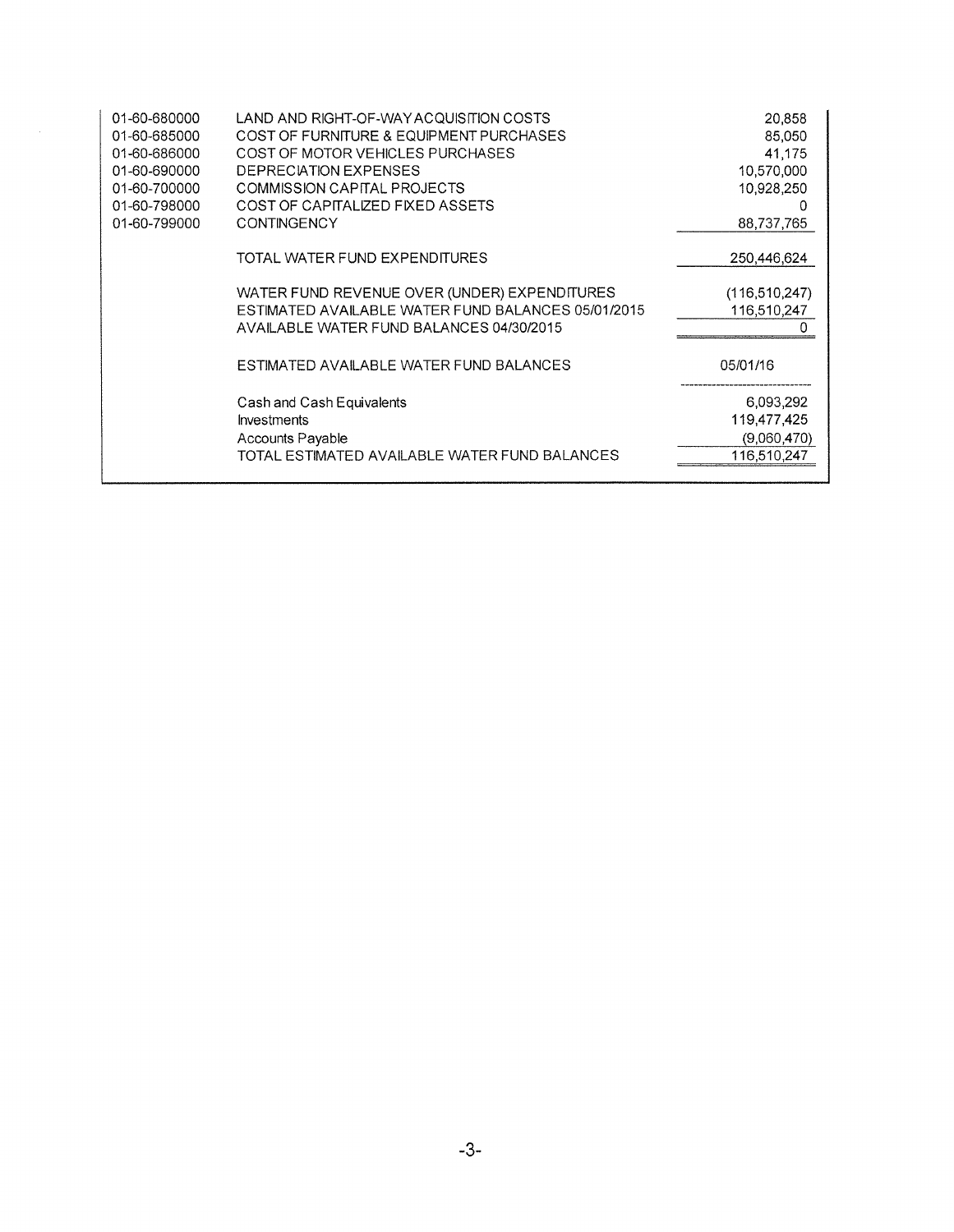SECTION TWO: This Ordinance shall be in full force and effect from and after its adoption.

SECTION THREE: This Ordinance shall be available for public inspection at the office of the DuPage Water Commission.

**J.** Broda, L. Crawford, **J.** Fennell, R. Furstenau, R. Gans, AYES: D. Loftus, D. Novotny, **J.** Pruyn, D. Russo, M. Scheck, P. Suess, and **J.** Zay

NAYS: None

ABSENT: F. Saverino

ADOPTED this  $21^{51}$  day of  $(4)$ 

mes าลเท

**ATTEST:** Clerk

Board/Ordinances/2016/O-3-16.docx

(SEAL)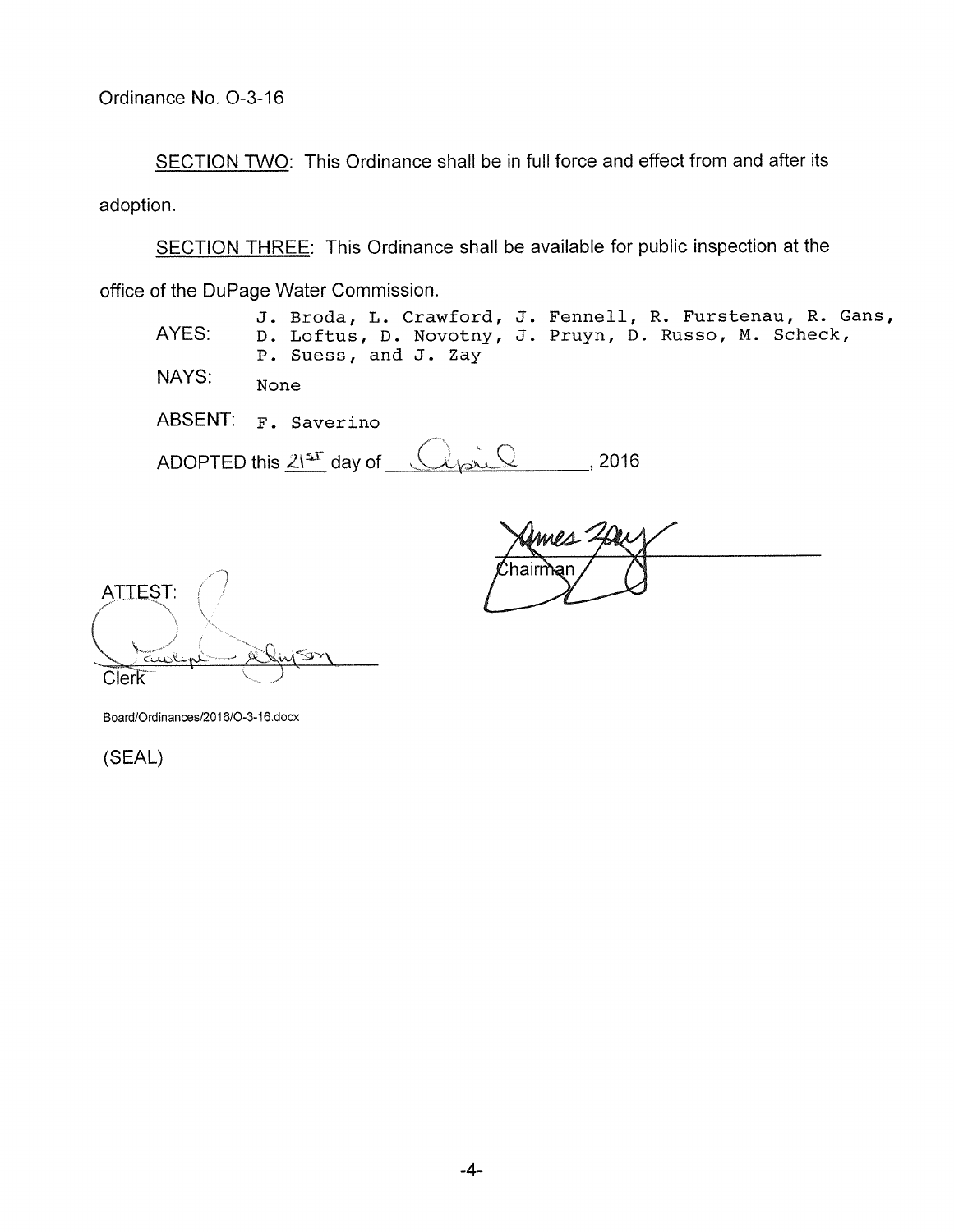STATE OF ILLINOIS COUNTY OF COOK )

)SS

### **CERTIFICATION**

I, the undersigned, do hereby certify that I am the duly qualified Clerk of the DuPage Water Commission, Counties of DuPage, Cook, and Will, Illinois, and as such Clerk, I am the keeper of the official journal of proceedings, books, records, minutes, and files of the DuPage Water Commission and of the Board of Commissioners thereof.

I do further certify that the attached is a full, true and complete copy of Ordinance No. 0-3-16: Annual Budget and Appropriation Ordinance for the Fiscal Year Commencing May 1, 2016 and Ending April 30, 2017.

IN WITNESS WHEREOF, I have hereunto affixed my official signature and the in writiness vinerceur, i have hereunto anixed my official signature and the<br>corporate seal of the DuPage Water Commission this <u>Znb</u> day of  $U$ ay , 2016.

(SEAL) Carolyn Johnson Clerk